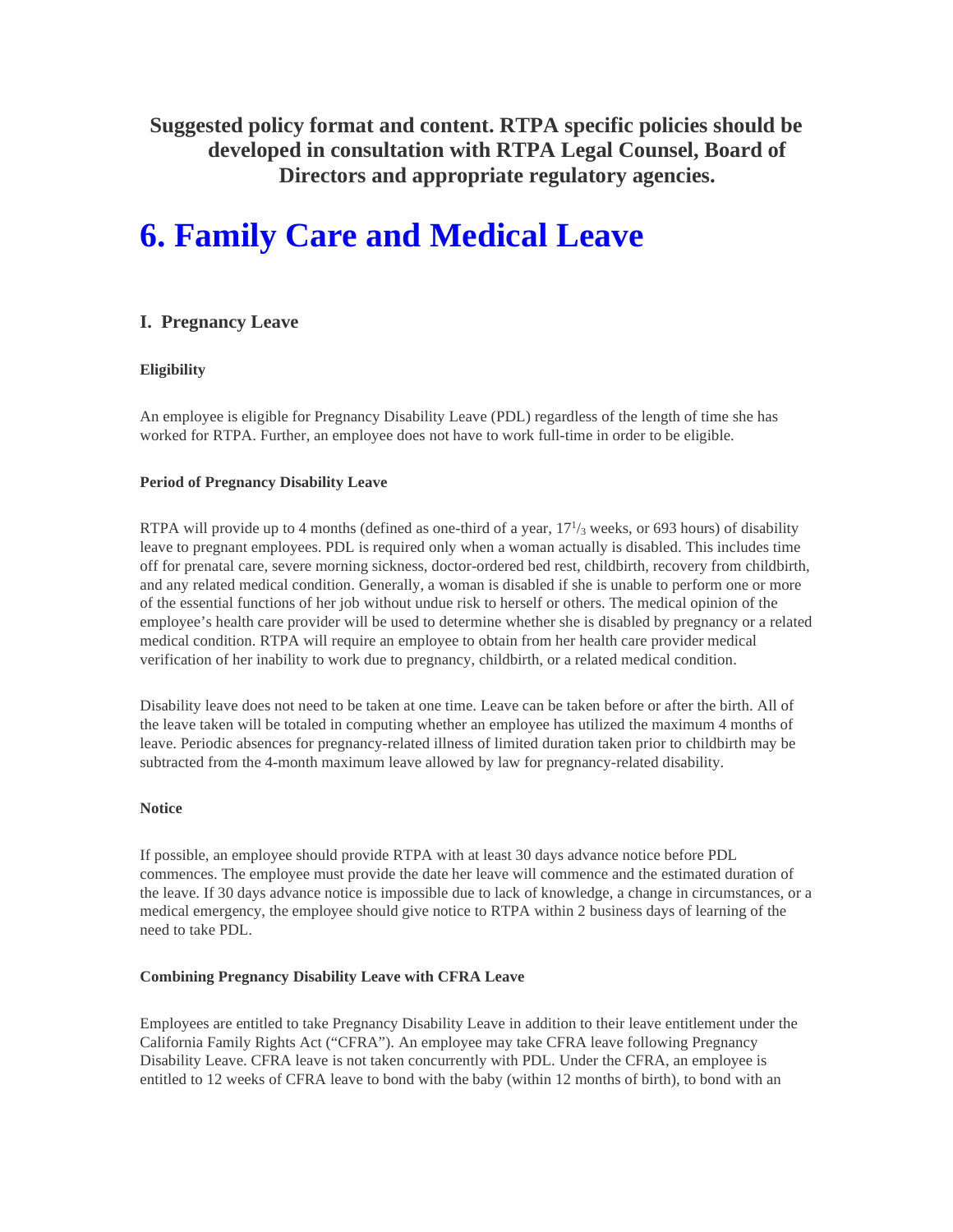adopted child (within 12 months of adoption), or care for a parent, spouse, or child with a serious health condition. More information regarding CFRA leave is provided in the following sections.

#### **Combining Pregnancy Disability Leave with FMLA Leave**

The federal counterpart to the CFRA is known as the Family and Medical Leave Act ("FMLA"). Generally, the FMLA provides up to 12 weeks of leave per year to bond with a baby during the first 12 months after birth, to bond with an adopted child within 12 months after adoption, or care for a parent, spouse, or child with a serious health condition. An employee cannot take 4 months of Pregnancy Disability Leave, 12 weeks of CFRA leave, and 12 weeks of FMLA leave consecutively, because FMLA leave is used concurrently with Pregnancy Disability Leave and CFRA leave.

More information regarding FMLA leave is provided in Section II of this policy.

#### **Returning to Work**

At the end of an employee's authorized leave due to pregnancy, RTPA will return the employee to her former position, or if that position is unavailable, to a comparable position with no reduction in pay.

#### **Benefits**

RTPA will continue to pay health insurance premiums for an employee, to the extent those premiums normally were covered by RTPA, for a period of up to 4 months (over the course of a 12 month period) during a Pregnancy Disability Leave. The employee, however, will be responsible for paying for any excess premiums and for health benefits for dependents, supplemental life insurance, and flexible spending account amounts that normally are deducted from her paycheck. The time that the agency maintains and pays for health benefits during Pregnancy Disability Leave is in addition to the 12 weeks of health benefits that an employee is eligible for while taking leave under the CFRA. See discussion below for further information regarding payment for health insurance and other benefits during a leave.

While on Pregnancy Disability Leave (PDL), an employee must use her accrued Sick Leave (if available) and may choose to use her other accrued leave such as Vacation, floating holidays, and compensatory time in order to remain in a paid status and/or to supplement the employee's Disability benefits. An employee also may decline to use accrued leave (with the exception of Sick Leave) while on PDL; this would not change the employee's eligibility for health insurance benefits (described above) or Disability benefits. The ability to choose whether or not to use accrued leave time only applies when an employee is covered by PDL. If an employee remains on leave after her PDL is concluded (for example, CFRA, FMLA, or other approved leave), the employee will be required to use accrued leave in accordance with RTPA policies.

## **II. California Family Rights Act and Family And Medical Leave Act**

#### **Eligibility**

To be eligible for family and/or medical leave under the CFRA or FMLA, an employee must have worked for RTPA for at least 12 months and have worked at least 1,250 hours over the previous 12 months by the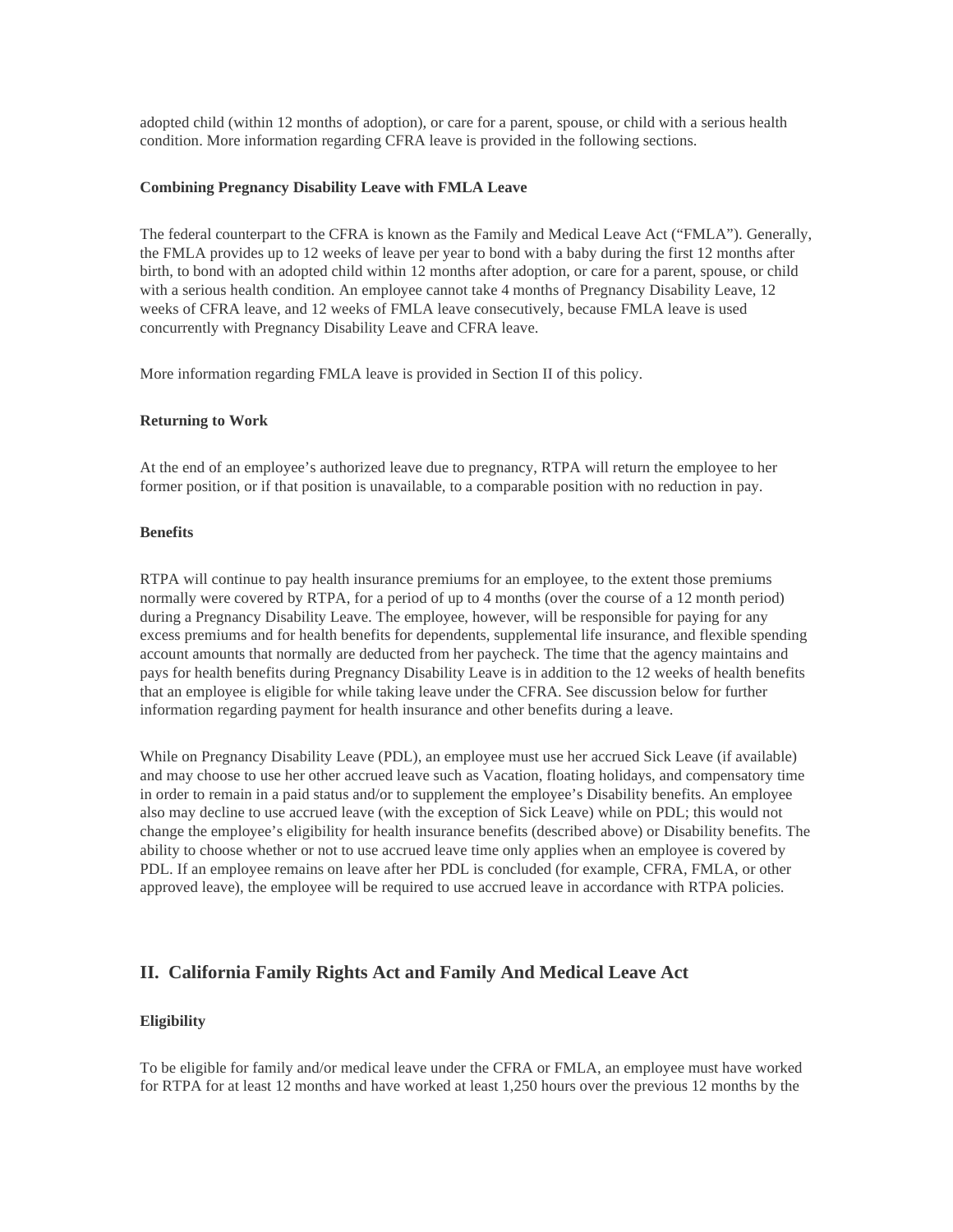first day of their leave. Each time a new or renewed leave request under CFRA or FMLA is made, RTPA will determine whether an employee meets these two separate eligibility requirements.

Job-protected unpaid family and/or medical leave is available to eligible male or female employees for up to 12 weeks per 12-month period for the following reasons:

- Birth of a child and in order to bond with the child within 12 months after birth (applies to both parents);
- **Placement of a child with the employee for adoption or foster care during the first 12 months after** the child is placed with the employee (applies to both parents);
- Caring for an immediate family member with a serious health condition;
- Serious health condition that renders the employee unable to perform the functions of the employee's position.

A serious health condition is an illness, injury (including on-the-job injuries), impairment, or physical or mental condition of the employee, or of the immediate family member of the employee, that involves either: 1) in-patient care (i.e., an overnight stay) in a hospital, hospice, or residential care facility; 2) continuing treatment or supervision by a health care provider; or 3) conditions that incapacitate for more than three consecutive days and require ongoing medical treatment.

#### **Certification of Serious Health Condition**

RTPA requires written certification from the health care provider of the employee or immediate family member with a serious health condition on a form provided by RTPA. The certification does not require the health care provider to identify the type of serious health condition. The certification must include: 1) the date that the serious health condition commenced; 2) the probable duration of the condition; 3) an estimate of the amount of time the employee will need to care for himself/herself or the child, parent, or spouse; and 4) a statement that the serious health condition warrants participation of a family member to provide care during the period of treatment or medical supervision, or a statement that the employee, due to the serious health condition, is unable to perform one or more of the essential functions of his/her job. Additionally, if the need for leave is based upon the employee's own serious health condition, the certification must include an assessment by the health care provider, using the employee's job description, of whether the employee is unable to perform work of any kind, or a statement that the employee is unable to perform specific essential functions of his/her job.

An employee will have 15 calendar days to obtain the certification once RTPA requests it. If the employee fails to provide the certification or provides an inadequate certification, RTPA may deny the request for leave. RTPA may request recertification of eligibility for the leave as often as every 30 (thirty) days. Additionally, RTPA may request that an employee obtain a fitness-for-duty certification from his/her health care provider before the employee returns to work.

#### **Returning to Work**

At the end of an employee's authorized family and/or medical leave, RTPA will return the employee to his/her former position or, if that position is unavailable, to a comparable position with no reduction in pay.

#### **Intermittent Leave**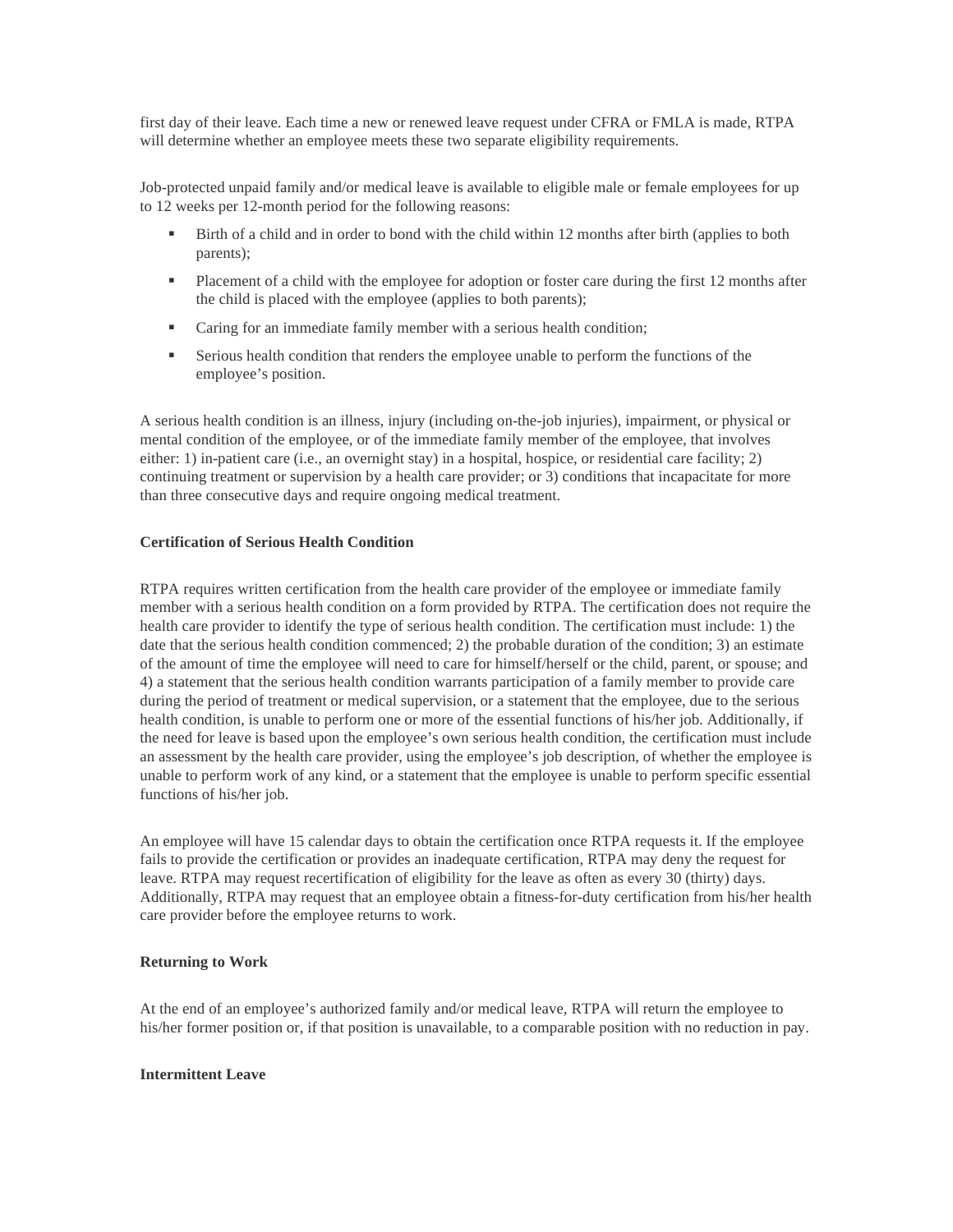CFRA and FMLA leave do not need to be taken in one continuous period of time. An employee may take intermittent or reduced family and/or medical leave if the need for intermittent leave is certified by the health care provider treating the serious health condition of the employee or the employee's immediate family member.

Intermittent leave may be taken for the following reasons, with approval from a health care provider:

- For scheduled treatments, recovery from treatment, or recovery from illness.
- For periods of disability due to a chronic serious health condition such as asthma, diabetes, or epilepsy.
- To provide care for a child, parent, or spouse with a serious health condition.

Under the FMLA and CFRA, leave for the birth or adoption of a child that is not related to a serious health condition may not be taken intermittently or on a reduced leave schedule without written approval of the Executive Director.

If an employee requests an intermittent or reduced leave schedule, the employee is required to work out a schedule with their supervisor that meets the employee's needs without unduly disrupting RTPA operations.

#### **Use of Accrued Sick, Vacation, Compensatory Leave, and Floating Holidays**

Employees must use all accrued sick leave and/or paid time off while on family and/or medical leave. RTPA then requires the employee to use accrued vacation, compensatory time, and floating holidays while on family and/or medical leave for the serious health condition of an immediate family member or the employee. Unpaid leave will be granted if the employee does not have any accrued sick, vacation, paid time off or floating holiday..

## **Benefits**

## **a. While on Paid Leave**

RTPA will continue to pay health insurance premiums for an employee on family and/or medical leave, or if eligible for Cafeteria Benefits, out of the employee's Cafeteria Benefits allowance, while the employee is in paid status. RTPA also will continue to pay any other benefits the employee has authorized while the employee is in paid status. All insurance premiums normally paid by RTPA, such as vision, dental, and life insurance, will continue to be paid by RTPA while the employee is in paid status. Employees will continue to be responsible for payment of their usual deductions for any of their elected benefits while in a paid status. While an employee is in paid status, the employee will continue to accrue paid time off or vacation and sick leave hours at their usual accrual rate.

## **b. While on Unpaid Leave**

If an employee must take family and/or medical leave in unpaid status, RTPA will pay the employee's health insurance premiums, to the extent those premiums normally were covered by RTPA, for a period of up to 12 weeks. The employee, however, will be responsible for paying any excess premiums for health benefits for dependents, supplemental life insurance, and Flexible Spending Account amounts that normally are deducted from his/her paycheck. The employee may forward the funds to RTPA to pre-pay these amounts each month. The employee also may wait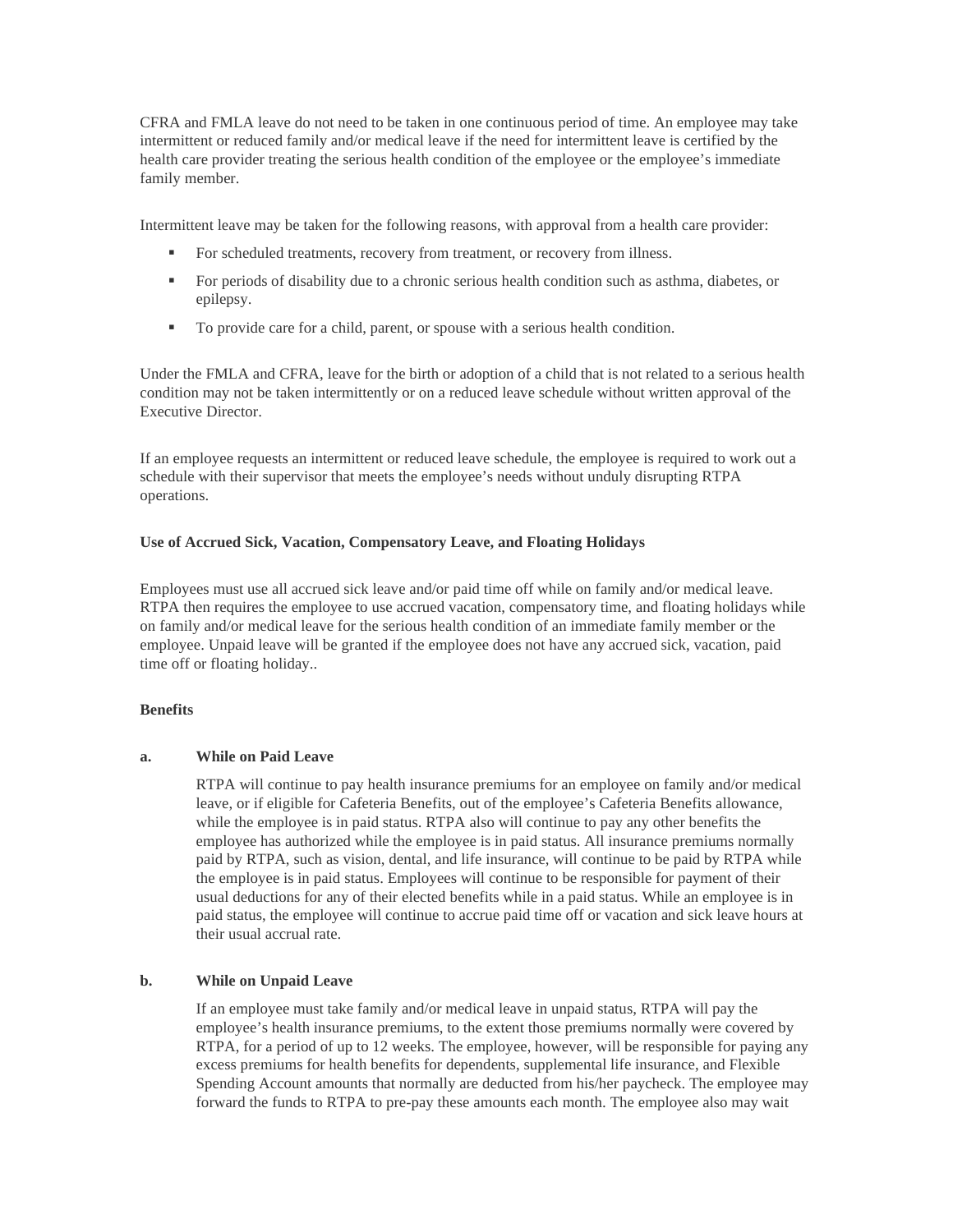until he/she returns from an Unpaid Leave to repay their missed benefit contributions if permitted by RTPA based on an agreed upon payment schedule. An appropriate schedule of repayment may be created between the employee and the Director of Finance and Administrative Services if approved by the Executive Director. An employee cannot continue placing money into a deferred compensation plan while in unpaid status.

If an employee does not return to work after taking the unpaid leave, the employee will be responsible for reimbursing RTPA for the amounts paid by RTPA for the employee's insurance premiums during the employee's unpaid leave unless the reason the employee is not returning is due to the continuation, recurrence, or onset of a serious health condition or because of other circumstances beyond the control of the employee.

## **Concurrent Use of Leave Entitlements**

If an employee requests leave for his/her own serious health condition or the serious health condition of an immediate family member, RTPA will designate the employee's leave as both CFRA and FMLA leave. An employee may not "stack" their leave by taking 12 weeks of CFRA leave and 12 weeks of FMLA leave separately in the same 12-month period. Except in the instance of Pregnancy Disability Leave, an employee's CFRA and FMLA leave will be used concurrently. With regard to Pregnancy Disability Leave, FMLA leave will be used concurrently with the Pregnancy Disability Leave. If an employee takes less than 12 weeks of Pregnancy Disability Leave and then requests CFRA leave to bond with the baby, the remainder of the FMLA leave will be used concurrently with CFRA leave.

Following is an example of how PDL, FMLA, and CFRA may run concurrently:



#### **Calculation of the 12-Month Leave Period**

Employees are entitled to take up to 12 weeks of leave under the FMLA and CFRA in a 12-month period. The 12-month period will be calculated using a rolling 12-month period measured backward from the date an employee uses any leave. For example, if an employee takes four weeks of leave in February and eight weeks between October and November, the employee will be eligible for leave again in February of the following year. The amount of leave available, however, will be only four weeks. The employee will not be eligible for the other eight weeks until the following October.

## **Notice**

The employee must give their supervisor 30 days' notice in the event of a foreseeable leave, or as soon as practicable if the need for the leave is unforeseeable. The notice may be oral or in writing. The notice must provide enough information to RTPA so that RTPA can determine whether the employee is eligible for FMLA and/or CFRA leave.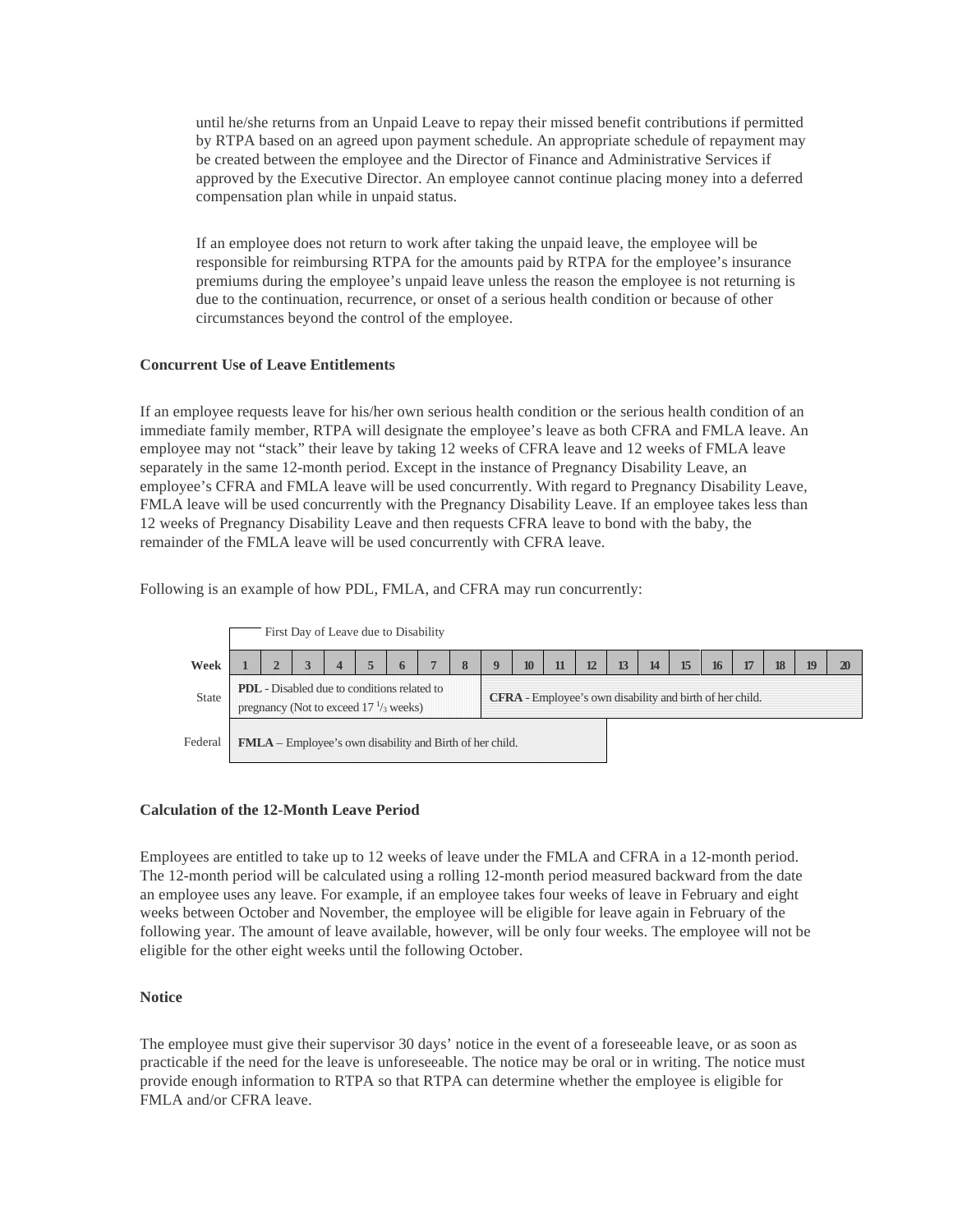Once a supervisor is informed of an event triggering an employee's entitlement to FMLA and/or CFRA leave, the supervisor must immediately notify the Director of Finance and Administrative Services. Events that trigger or may trigger an entitlement to FMLA and/or CFRA leave include: pregnancy, an employee's absence for more than three consecutive days or more than ten days in three months due to his/her own illness, an employee's request for time off for ongoing medical treatment, and an employee's absence for three or more days to care for a family member.

## **Duration of Leave**

Full-time employees are entitled to 12 workweeks or 60 work days of 8 hours a piece per 12-month period. Eligible employees who work less than five days per week or who work a part-time or alternative work schedule are entitled to the number of working days that constitutes 12 workweeks on a pro rata or proportional basis.

There is no minimum duration for FMLA or CFRA leave taken for the serious health condition of the employee or of the employee's immediate family. The basic minimum duration for CFRA leave when the leave is taken for the birth of a child, adoption, or foster care placement is two weeks. The employee may request an exception to this two-week requirement. Leave taken for the birth, adoption, or foster care placement of a child must be completed within one year after the qualifying event.

In the event both parents are employed by RTPA and eligible for FMLA or CFRA leave for the birth, adoption, or foster care placement of their child, RTPA may limit the parents' leave entitlement to a combined total of 12 weeks in a 12-month period.

Employees who do not return to work within three work days after an approved leave or certification has expired may be considered to have abandoned their job by RTPA. Failure to report to work following an approved leave or certification has expired may lead to discipline of the employee up to and including termination at the agency's discretion.

# **III. Accommodation**

If an employee's health care provider certifies that the employee is in need of an accommodation due to a serious health condition, RTPA will attempt to make a reasonable accommodation for the employee. If an employee believes he/she is entitled to an accommodation, he/she must request accommodation from his/her supervisor, the Director of Finance and Administrative Services, or the Executive Director. RTPA will act in compliance with all applicable laws, including the Americans with Disabilities Act and Fair Employment and Housing Act.

# **IV. Military Exigency Leave**

## **Eligibility**

An otherwise FMLA-eligible employee will be qualified for Military Exigency Leave (MEL) if his/her spouse, son, daughter, or parent is on active military duty, or has been called to active duty in a "contingency" military operation that requires deployment to a foreign country. MEL is a type of FMLA leave. A "son or daughter" on active duty or called to active duty includes a child of any age.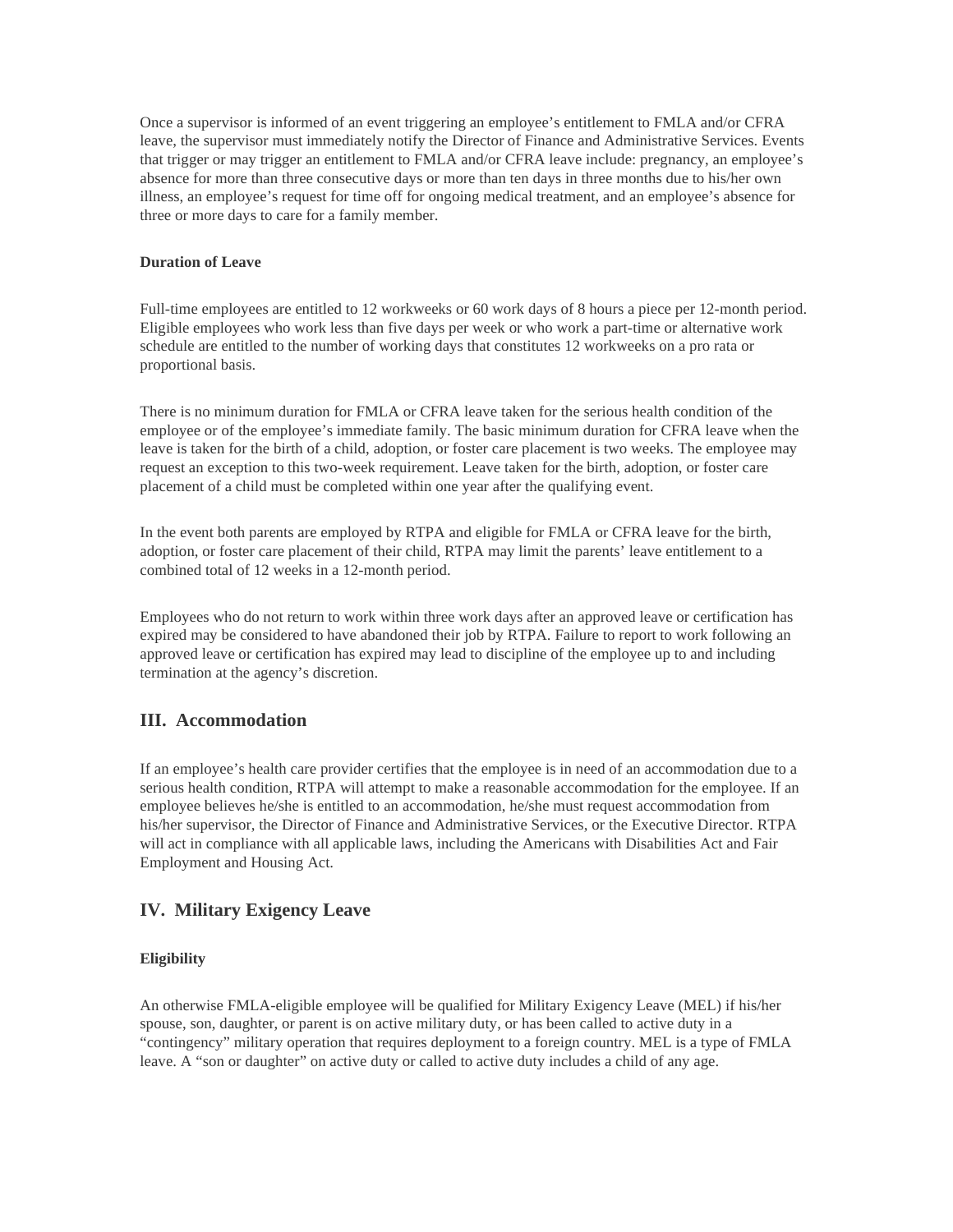MEL is available to family members of the Regular Armed Forces, the National Guard, and Reserves. It may also be available to certain retired members of the Regular Armed Forces and the retired Reserve.

## **Leave Entitlement**

RTPA will grant job-protected unpaid MEL when an employee's spouse, child, or parent is on active duty (or has been notified of an impending call or order to active duty). Eligible employees are entitled to up to 12 workweeks of unpaid leave in a 12-month period to deal with "any qualifying exigency" related to or affected by the family member's call to service or active duty. Any period of leave taken for MEL is counted against the employee's overall

12-week leave entitlement. As with other types of FMLA leave, the 12-month period will be calculated using a rolling 12-month period measured backward from the date an employee uses any MEL. For example, if an employee takes

4 weeks of MEL, he/she will then have 8 weeks of MEL/FMLA leave left in that same 12-month period to care for a family member or to care for themselves in case of a serious health condition. MEL may be taken intermittently or on a reduced leave schedule.

Exigency leave applies only to a federal call to active duty.

A military leave will meet the definition of a "contingency" military operation if (1) it has been designated by the Secretary of Defense as an operation in which members of the armed forces are or may become involved in military actions, operations, or hostilities against an enemy of the United States or against an opposing military force; or

(2) results in the call or order to, or retention on, active duty members of the National Guard and Reserve under the law during a war or national emergency declared by the President or Congress.

#### **What qualifies as an "exigency?"**

- **Short Notice Deployment**
- **Military Events and related activities**
- Child Care and School Activities
- **Parental Care**
- Financial and Legal Arrangements
- Counseling
- **Rest and Recuperation (R&R) Leave for a Military Member (maximum of 15 calendar days)**
- Post-Deployment Activities
- Additional activities that demand the attention of the employee due to the contingency military operation.

## **Certification**

Employees must provide specific information to the Director of Finance and Administrative Services, such as a copy of the covered military member's orders or call to duty and the dates of the military member's active duty service, in order to certify eligibility for MEL. Additionally, an employee will be required to provide a signed statement or description of facts regarding the exigency underlying each leave request.

#### **Benefits**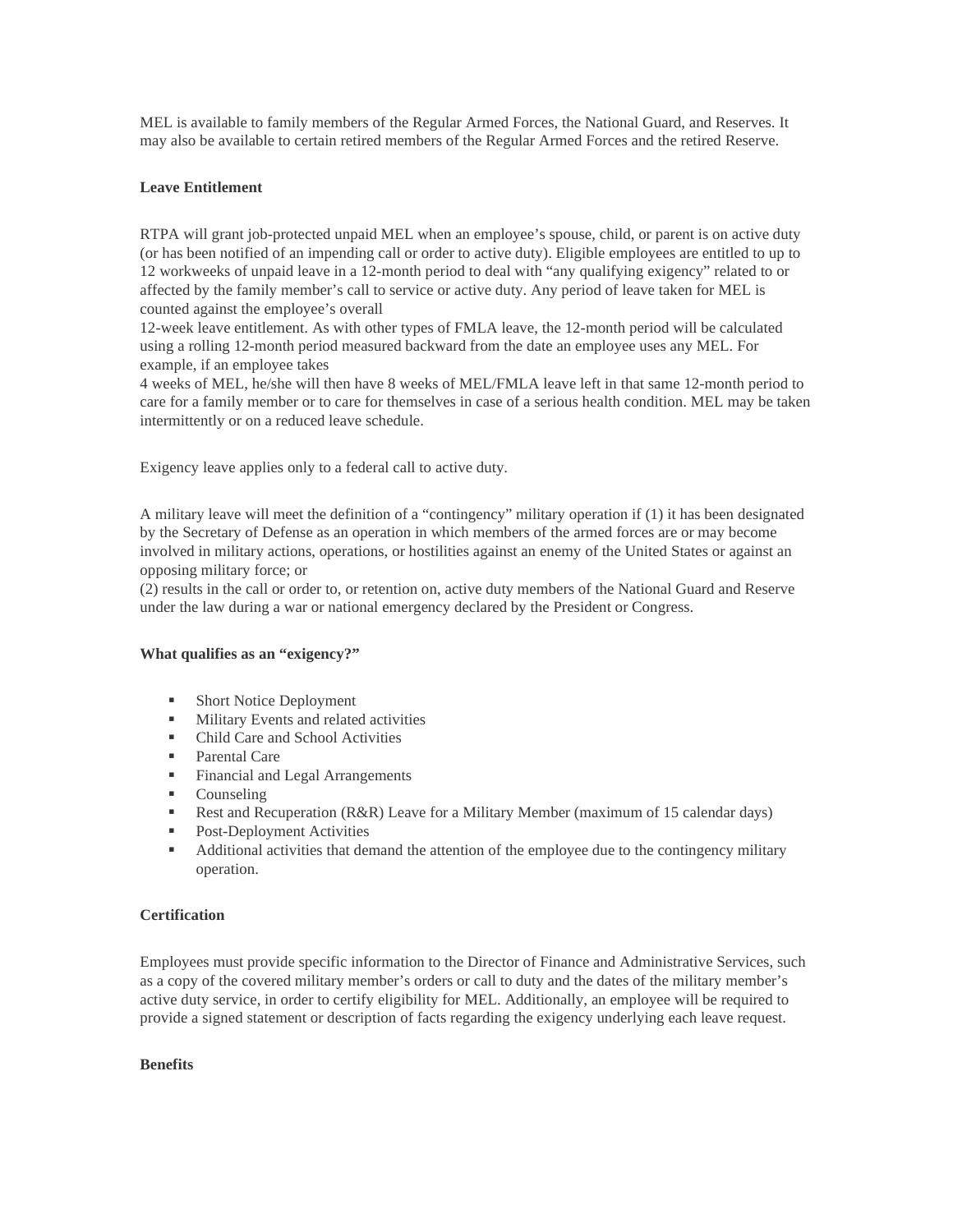RTPA will pay the employee's health insurance premiums to the extent those premiums normally were covered by RTPA for a period of up to 12 weeks. The employee, however, will be responsible for paying for any excess premiums and for health benefits for dependents, supplemental life insurance, and flexible spending account amounts that normally are deducted from his/her paycheck. The employee may forward the funds to RTPA to pre-pay these amounts each month. The employee also may wait until he/she returns from an Unpaid Leave to repay their missed benefit contributions if permitted by RTPA based on an agreed upon payment schedule. An appropriate schedule of repayment may be created between the employee and Director of Finance and Administrative Services if approved by the Executive Director. An employee cannot continue placing money into a deferred compensation plan while in unpaid status.

### **Use of Accrued Sick, Vacation, Paid Time Off, Compensatory Leave, Floating Holidays**

Employees must use all accrued sick leave and/or paid time off while using MEL. RTPA then requires the employee to use accrued vacation, compensatory time, and floating holidays while using MEL. Unpaid leave will be granted if the employee does not have any accrued sick, vacation, paid time off, floating holidays, or compensatory time.

# **V. Military Caregiver Leave**

## **Leave Entitlement**

RTPA will grant job-protected unpaid Military Caregiver Leave (MCL) to an eligible employee who is the spouse, son, daughter, parent, or "next of kin" of an injured military member for up to 26 workweeks in a single 12-month period to provide care for that family member. The 26-week period is applied on a "permilitary member, per-injury basis." MCL is a type of FMLA leave.

A "Military Member" is any member of the regular Armed Forces, or the National Guard or Reserve, who is undergoing medical treatment, recuperation, or therapy, is otherwise in outpatient status, or is otherwise on the temporary disability retired list for a serious injury or illness. "Military Member" does not include retired military service members unless they are on the temporary disability retired list, nor does it include discharged military members. Employees also may take Caregiver Leave to care for a veteran service member who is undergoing medical treatment, recuperation, or therapy for serious injury or illness that occurred any time during the five years preceding the date of treatment.

A different 12-month period applies to MCL than for other forms of FMLA leave. The 12-month period applicable to MCL begins on the first day the eligible employee takes such leave and ends 12 months after that date, regardless of the separate 12-month period used to determine other FMLA leave.

Leave may be taken intermittently or on a reduced leave schedule when medically necessary.

#### **Next of Kin**

Next of kin is defined as the service member's nearest blood relative other than the spouse, parent, son, or daughter, in the following order of priority: (1) blood relatives who have been granted legal custody of the service member by court decree or statutory provision; or (2) brothers, sisters, grandparents, aunts, uncles and first cousins, unless the service member has specifically designated, in writing, another blood relative for purposes of this leave.